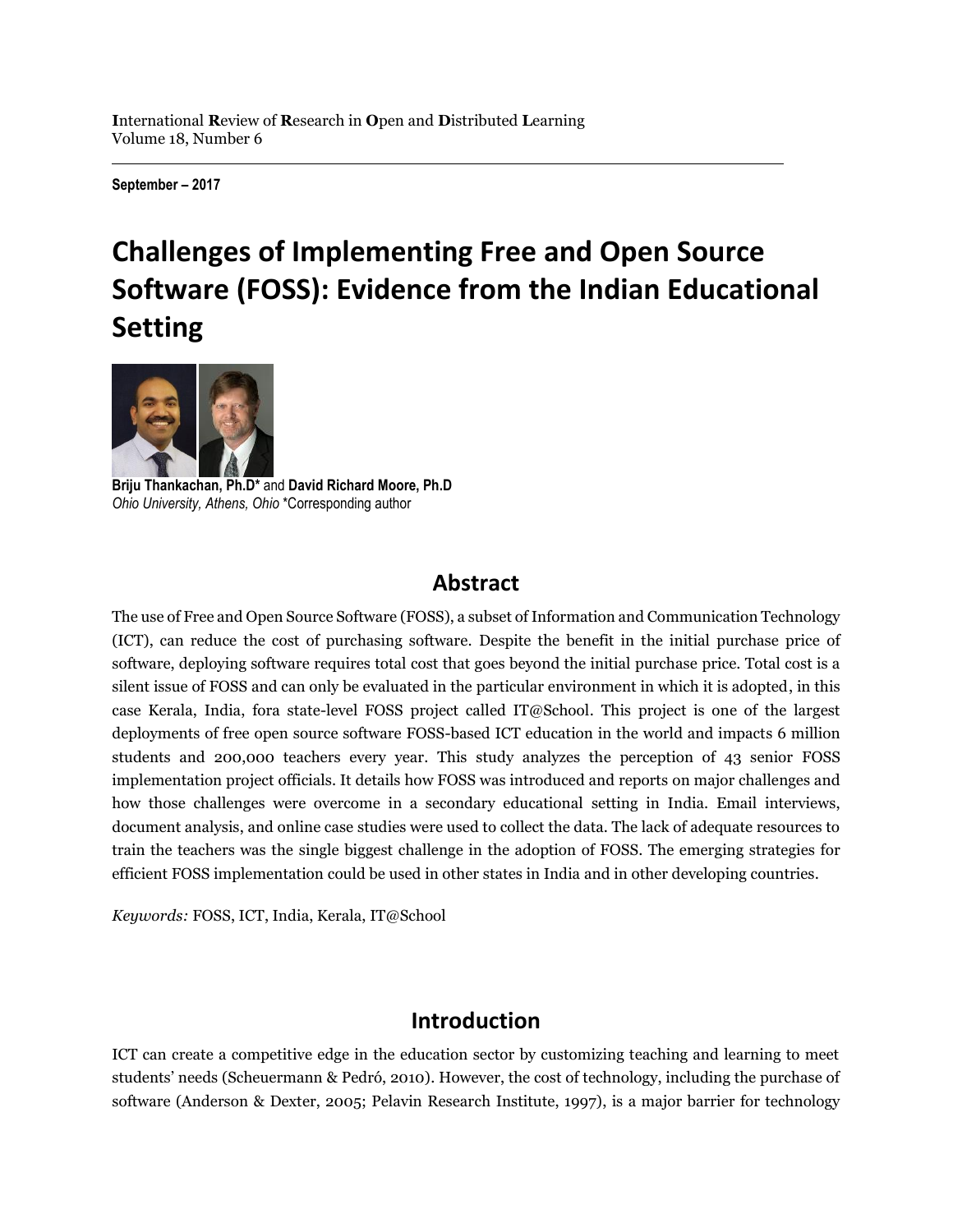#### **Challenges of Implementing Free and Open Source Software (FOSS): Evidence from the Indian Educational Setting Thankachan and Moore**

implementation. One solution to high software costs might be Free and Open Source Software (FOSS), as "[t]he fundamental freedom of being able to use, distribute, modify, and redistribute the modifications made to software released as FOSS, as well as the availability of FOSS without licensing fees and with source code" (Hoe, 2006, p. 7) is leading governments, corporations, and academia to move from proprietary or commercial software to FOSS.

The latest statistics show that in 2015, there were more than 430,000 FOSS projects registered around the world with over 3.7 million users (SourceForge, 2015). In this transition from commercial software to free software, it is important to understand that FOSS has systemic effects and is more than a software engineering phenomenon (Feller, Fitzgerald, Hissam, & Lakhani, 2007). Even though FOSS has the potential to enhance the education sector, the prediction of Roger's Diffusion of Innovation is often substantiated: "Getting a new idea adopted, even when it has obvious advantages, is difficult" (Rogers, 2003, p. 1). This study describes a state-level project, the IT@School in India, to understand how FOSS was implemented; it deals with barriers faced by the Kerala education sector to implement FOSS-based technologies in high schools and how it overcame those challenges.

The primary research questions of this study were the following:

- What are the barriers and resource challenges to implementing FOSS-based education in schools in Kerala, India?
- Which strategies are employed by the IT@School project officials to overcome these barriers?

### **Background**

The term Free and Open Source Software (FOSS) emerges from the convergence of two organizations, Free Software Foundation (FSF) and Open Source Initiative (OSI). FSF takes a value stand on software development and distribution, while OSI promotes the economic and practical side of Open Source Software (Free Software Foundation [FSF], 2015; SourceForge, 2015). The OSI certified software guarantees the right to modify, distribute, and use the software freely. In literature, the concept of FOSS has been used interchangeably as Open Source Software (OSS), Free Software, and Libre Software. However, terms such as Freeware Software and Shareware Software do not come under the FOSS definition. Shareware Software is sometimes distributed without a cost, but for full legal use, it usually requires additional payment and registration while the software authors retain content copyright. Similar to Shareware, Freeware Software authors retain authors' content copyright and distribute the software's full potential at minimal cost and without support (Knowledge Base, 2013). Ghosh (2007) points out that many writers in Europe use the term Free/Libre/Open Source Software (FLOSS). The United Nations Educational, Scientific and Cultural Organization (UNESCO) uses the term FOSS. The present study also uses the term FOSS.

#### **Potential of FOSS**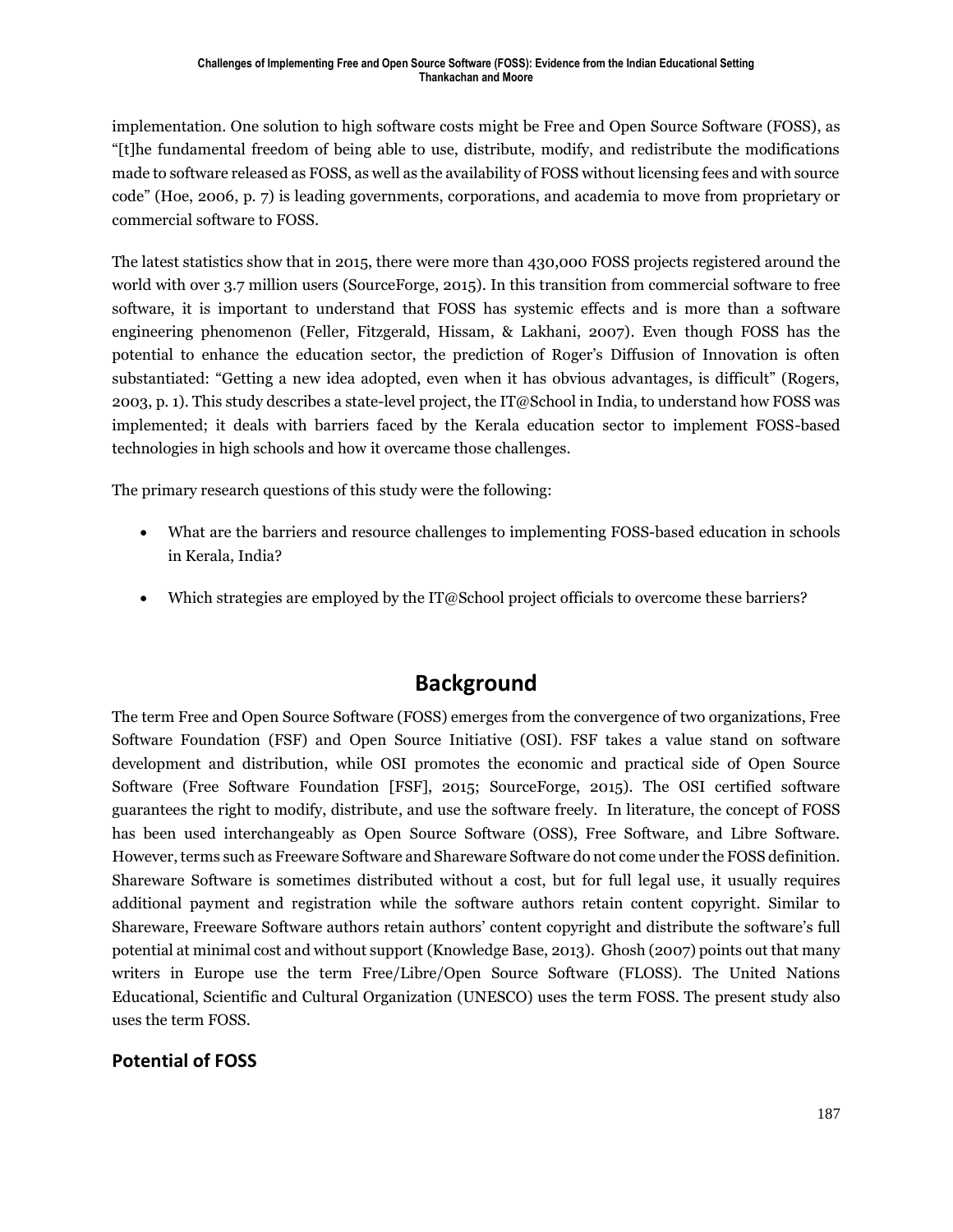The potential of using FOSS has been widely investigated. The major benefits are related to cost, reliability, extendibility, and security (Ajila & Wu, 2007; AlMarzouq, Zheng, Rong, & Grover, 2005; Surman & Diceman, 2004). Among the benefits, cost is one of the major driving forces behind the FOSS projects. Studies have shown that FOSS integration reduces costs, and this is the main motivation of the deployment of FOSS (Ajila & Wu, 2007; AlMarzouq et al., 2005; Feller et al., 2007). In the software development field (e.g., Ajila & Wu, 2007) the FOSS-based development model reduces cost and risk and improves productivity and quality. The importance of localization of content, lack of customized tools for teaching and learning, and funding problems are motivating educators in Europe to embrace this technology (Gonzalez-Barahona, & Robles, 2006). FOSS also plays an important role in bridging the digital divide by providing low-cost applications that have the ability to localize content particularly in developing countries in Africa, Asia, and Latin America (Hoe, 2006).

### **FOSS in Indian Educational Settings**

In India, the majority of secondary school curricula are oriented toward proprietary products (e.g. Microsoft Office, Visual Basic, and SQL Server). FOSS-based education is still in its infancy. However, the government of India and corporations are taking steps to improve the quality of education by adopting FOSS projects. Following the guiding principles of the 2005 National Curriculum Framework (e.g., connecting knowledge outside the classroom, enriching the curriculum beyond the textbook), several programs have been initiated to integrate FOSS-based education in K-12 settings. The Centre for Development of Advanced Computing (C-DAC) is an Indian government agency; its open source software division develops software that can be applied indifferent sectors. For example, in cooperation with IBM, C-DAC developed the RE portal, which helped to reinvent the education process in India. In cooperation with the Central Board of Secondary Education (CBSE) C-DAC initiated a project called *Trainers Training and Student Talent Transformation*. This project creates an eLearning repository for math, scienc,e and FOSS lab where students can do innovative projects (Center for Development of Advanced Computing [C-DAC], 2015b; DEIT, 2015).

In 2005, the government of India, in cooperation with the Department of Information Technology (DIT) and the Ministry of Communication and Information Technology (MCIT) established the National Resource Centre for Free/Open Source Software (NRCFOSS). The mission of this agency is to provide resources to FOSS-related projects in the country. One of the major challenges to adopting FOSS in India is the lack of support staff (Sharma & Adkins, 2006). Though India has the labor force, FOSS-based training is lacking. To increase FOSS-trained labor force, NRCFOSS has implemented FOSS-based teaching in the engineering curriculum with a vision to produce a large number of engineering graduates with exposure, training, and skills in FOSS technologies. In addition, other certification and validation programs have been initiated to provide informal FOSS training. Industries are also joining to strengthen FOSS-based education and support. For example, several companies (e.g., Red Hat, Novell, IBM, and Intel) have opened FOSS resource centers in different parts of India to provide internship programs to engineering students. Intel, in cooperation with the Department of Information Technology, has opened a FOSS resource center to integrate ICT in curriculum development (C-DAC, 2015b; National Resource Centre for FOSS [NRCFOSS], 2013).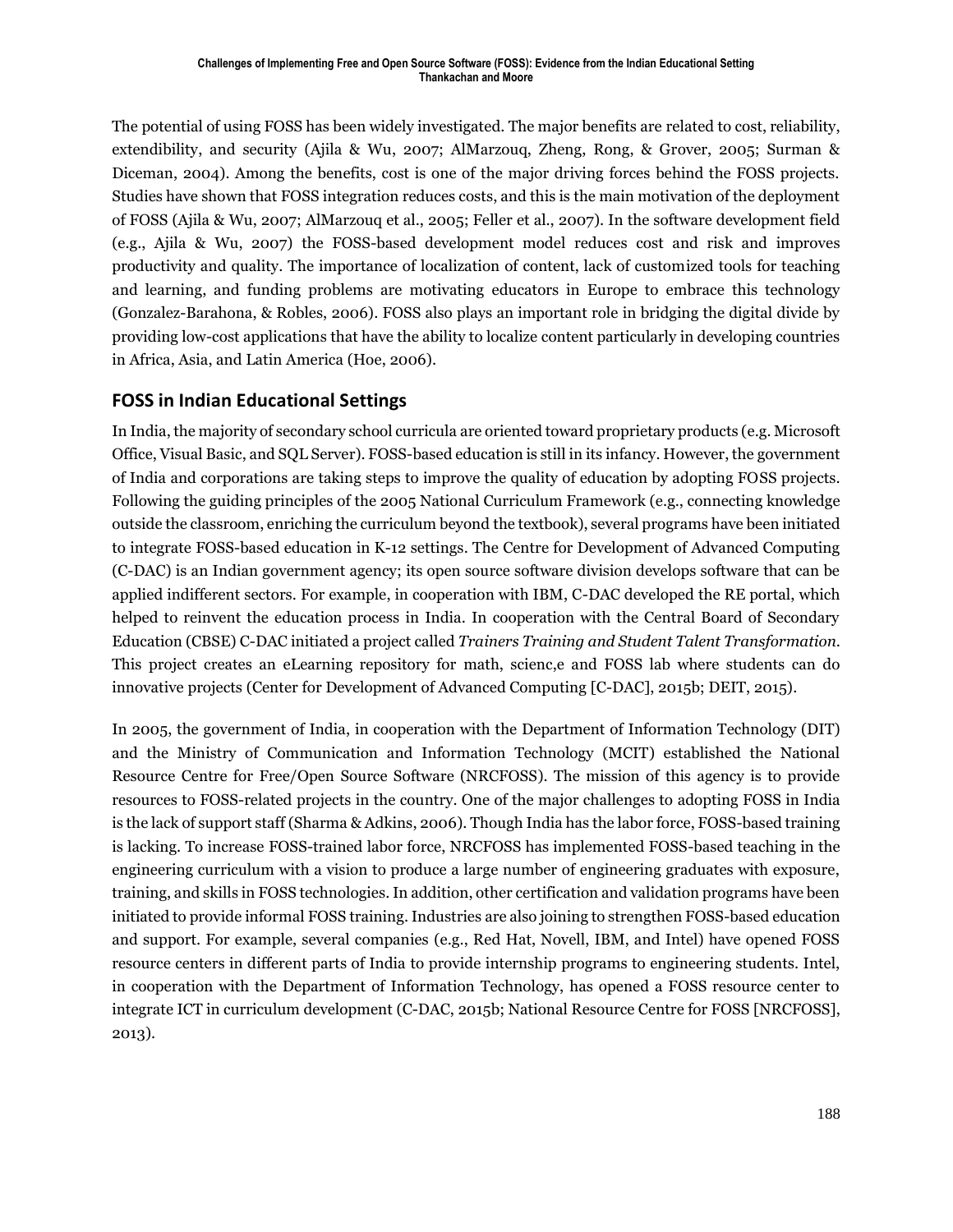An example of a FOSS initiative in India is Bharat Operating System Solutions (BOSS). BOSS is an Indian version of a GNU/Linux-based operation system (http://www.bosslinux.in), developed by C-DAC and delivered by NRCFOSS. The desktop environment of this operating system supports 18 Indian languages; this encourages the non-English literate to adopt FOSS. BOSS has been widely used in government and educational settings. For example, EduBoss, part of the BOSS operating system, incorporated educational applications (e.g., educational games, graphic tools) as well as open office, which supports 22 Indian languages (C-DAC, 2015a; DEIT, 2015).

The Ministry of Human Resources Development (MHRD) introduced several free educational resources in recent years. To provide universal access in secondary education, the government of India launched Rashtriya Madhyamik Shiksha Abhiyan (RMSA) in 2009. One of the objectives of the RMSA is to implement ICT enabled education in secondary level education (Ministry of Human Resource Development [MHRD], 2016). In 2015, the Ministry of Human Resources Development (MHRD) launched an online portal called e-basta for schools and students to browse e-books free of charge (C-DAC, 2015c). Open Source Courseware Animations Repository (OSCAR) provides interactive animations for math and science topics (Open Source Courseware Animations Repositor [OSCAR], 2010). To reduce the dependency of commercial software in education, the MHRD started a project called Free and Open Software in Education (Free and Open Software in Education [FOSSEE], 2009). National Mission on Education through ICT (NME-ICT) created e- content for master's courses called e-PG pathshala (Information and Library Network [INFLIBNET], 2016). MHRD started another project called Creating Digital Learning Environment for Design in India ('ekalpa') (e-Kalpa, 2016).

### **Context of the Study**

Kerala is a state in India, a 392-mile-long (631 km) strip of land in the southern part of the country. The total population in the state is 33,406,061. Kerala is the most literate state in India. As per the 2011 census, the effective literacy rate was 94%. Furthermore, Kerala has made remarkable progress on all social development indicators, such as access to basic education and medical facilities (Government of Kerala, 2016).

#### **Education Sector**

At present, there are 12,271 schools in Kerala, 55% which are lower primary schools (LP) 24% which are upper primary schools (UP), and 21% which are high schools (HS). Among the schools, 36% are government schools (2551 LP, 957 UP, and 984 HS), 59% are private aided schools (4003 LP, 1870 UP, and 1409 HS), and 4% are private unaided schools (158 LP, 124 UP, and 215 HS). There are 102 teacher-training institutes, 43 schools for children with special needs, and eight Anglo-Indian high schools. The State Council of Educational Research and Training (SCERT) was established in 1994 as an autonomous organization by reorganizing the State Institute of Education (SIE) to provide academic support to general education in the states (General Education Department, 2014).

### **About IT@School**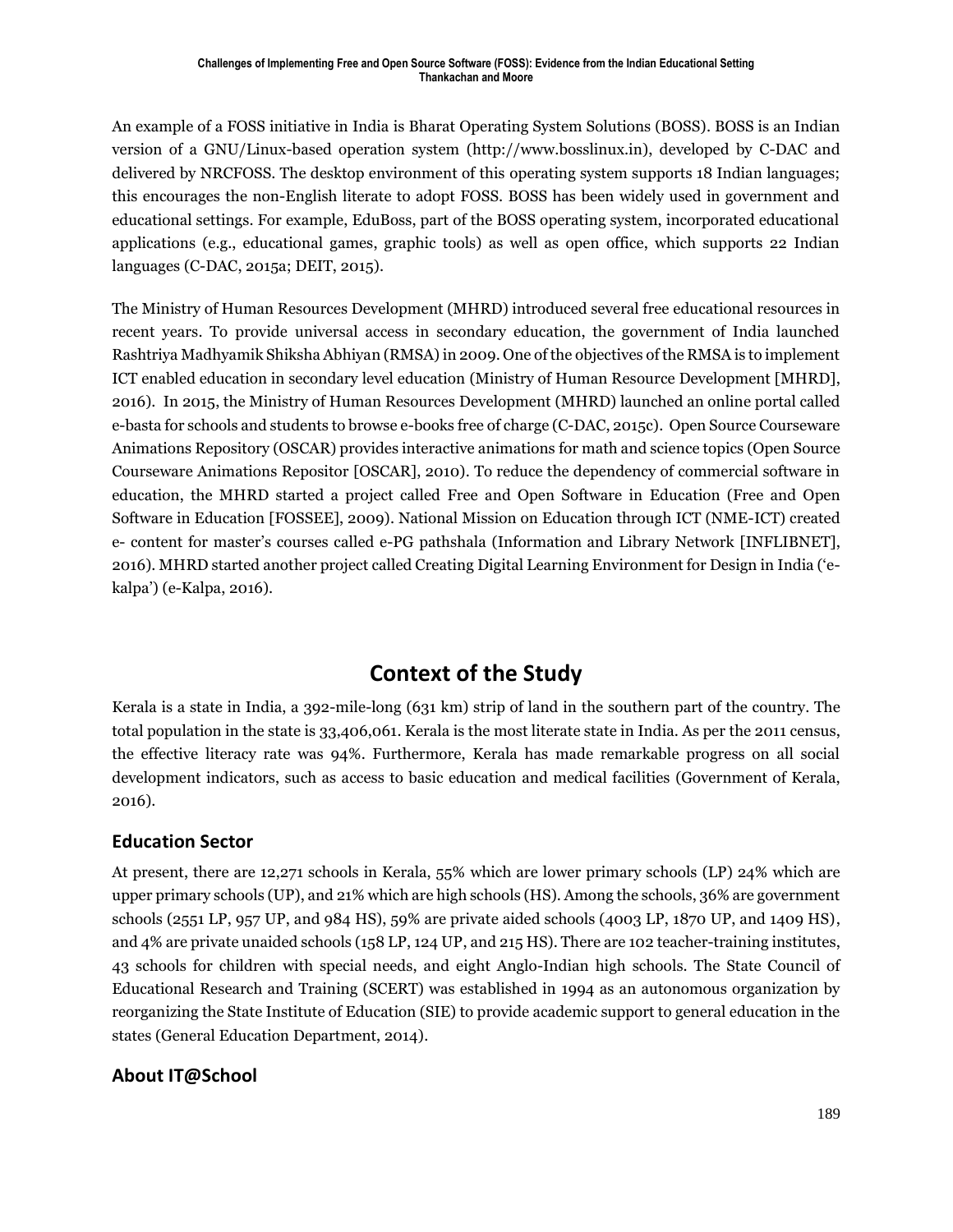The IT@School is a project under the Directorate of Public Instruction of the government of Kerala, India. This project integrates ICT as part of the teaching and learning for improvement of conventional teaching and learning systems. IT@School is one of the largest deployments of FOSS-based ICT education in the world. The main activities of the project are capacity building, infrastructure development, content development, and E-government. IT@School has three project partners – the government of India, Indian Space Research Organization (ISRO), and the Department of General Education in Kerala. The government of India funds the project. ISRO supplies the technology for EDUSAT. The Department of Education implements the project. Other supporting partners for this project are BSNL, Linux, Intel, and several nongovernmental organizations (IT@School, 2014; Sadath, 2012).

### **Method**

Data were collected from three sources: email interviews, document analysis, and an online case study form. In the email interview process, a senior project official was available to answer the email interview questions. The general idea about the project was collected through email interviews with open-ended and focused questions about the implementation and evaluation of the project. As part of the document analysis, documents (e.g., project reports) were collected from the IT@Schools senior officials, Kerala's educational department websites and the Ministry of Education website.

An online case study form was used to collect primary data. The form was modified from the case study form from the Office of Educational Technology (OET) of the New Hampshire Department of Education. The case study form had six sections: general information, program category, initial planning and implementation, evaluating effectiveness, making improvements, and sharing benefits. The *general information* section provides details about the project name, contact info, start date, and brief project description. In the *program* category, participants were asked to indicate and rank the best category of the project. The program categories were access to technology, technology literacy for all students, professional development, and community.

Under the *initial planning and implementation* category, participants were asked to rank the biggest planning and implementation challenge. This was completed by follow-up question on how they overcame those challenges. In *evaluating effectiveness*, participants were asked to rank the most effective teaching approaches supported by the FOSS project and the data collected to evaluate the project. In addition, participants were asked to rank the essential conditions necessary for the success of the project. The question "How would you change the way you implement this project in the future?" was asked in the *making improvements* category. In the *sharing the benefits* category, the question was "What recommendation do you have for schools in other states and countries interested in replicating your project?" The executive director of the IT@School distributed the online case study form to 60 IT@School project officials and 43 of them completed the survey.

After identifying the importance or significance of each segment of information within the email interviews, documents, and case study forms, categorizing and connecting strategies were used to analyze the data (Maxwell & Miller, 2008). As part of coding, data segments were labeled and grouped by category. The five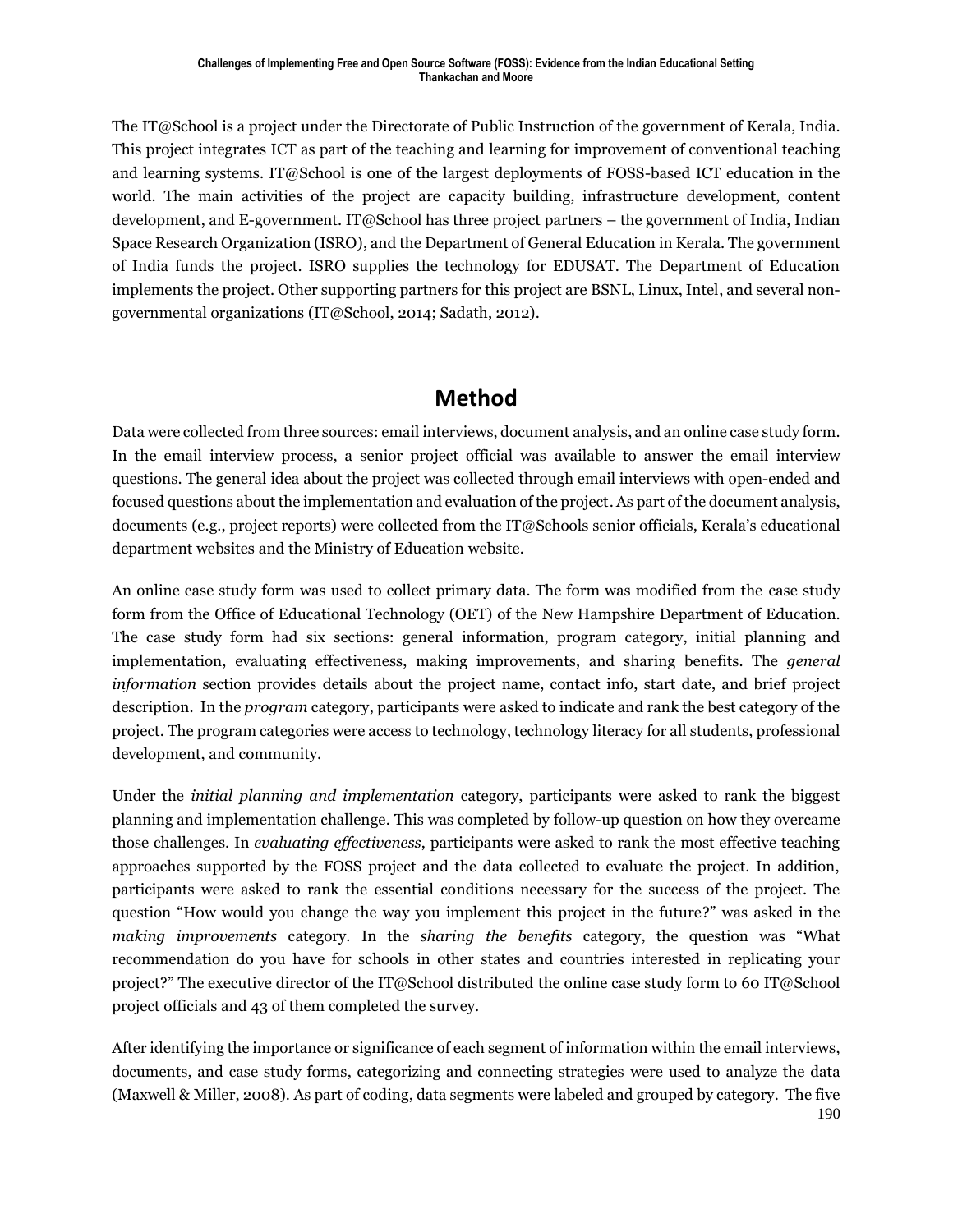final categories were the following: program category, initial planning and implementation, evaluating effectiveness, making improvements, and sharing benefits.

### **Results**

Since FOSS is a subset of ICT, the barriers and resource challenges to implementing FOSS-based education are similar to ICT as is reported in the literature. IT infrastructure (internet access) is very crucial for national economic development and FOSS-based projects (Koria, Bartels, Köszegi, & Carneiro, 2012). Lack of support is one of the major challenges of ICT and FOSS implementation (Lai, 2006; Oliveira & Martins, 2011; Woodall & Marius, 2013). Resistance to change is one of the challenges when implementing ICT and FOSS in educational settings (Howard & Mozejko, 2015; Kisanjara & Tossy, 2014). Strategies employed by the IT@School project officials to overcome the barriers and resource challenges unique to FOSS are discussed in detail in the section followed by major challenges.

### **Major Challenges**

In the case study form, the researchers asked district coordinators and master trainers to rank the challenges they had in the planning and implementation phases of FOSS. In the planning phase, infrastructure and delivery ranked first and budget ranked second. In the implementation phase, creating educational content ranked first, followed by resistance to change and lack of manpower. The age of the teachers was an important issue; young teachers were interested in learning new skills whereas older teachers resisted changes in teaching. When the Department of Education incorporated FOSS in the curriculum, adequate software to conduct IT practical exams for more than 140,000 high school students also brought its own challenges. Another big hurdle was starting the educational channel ViCTERS through the EDUSAT network and developing educational content. Broadband connectivity was lacking in many school departments in the initial stage of the project. Table 1 shows a comparison of the major challenges in the planning and implementation phases.

Table 1

| Planning phase |                                       | Implementation phase |                                 |
|----------------|---------------------------------------|----------------------|---------------------------------|
| Ranking        | Challenges                            | Ranking              | Challenges                      |
|                | Infrastructure                        |                      | Creating educational content    |
| 2              | <b>Budget</b>                         | $\overline{2}$       | Lack of manpower                |
| 3              | Project risk                          | 3                    | Resistance to change            |
|                | Standards or compliance               | 4                    | Lack of adequate software       |
| 5              | Other-ICT enabled material production | - 5                  | Lack of real-time collaboration |

*Major Challenges in Planning and Implementation of FOSS*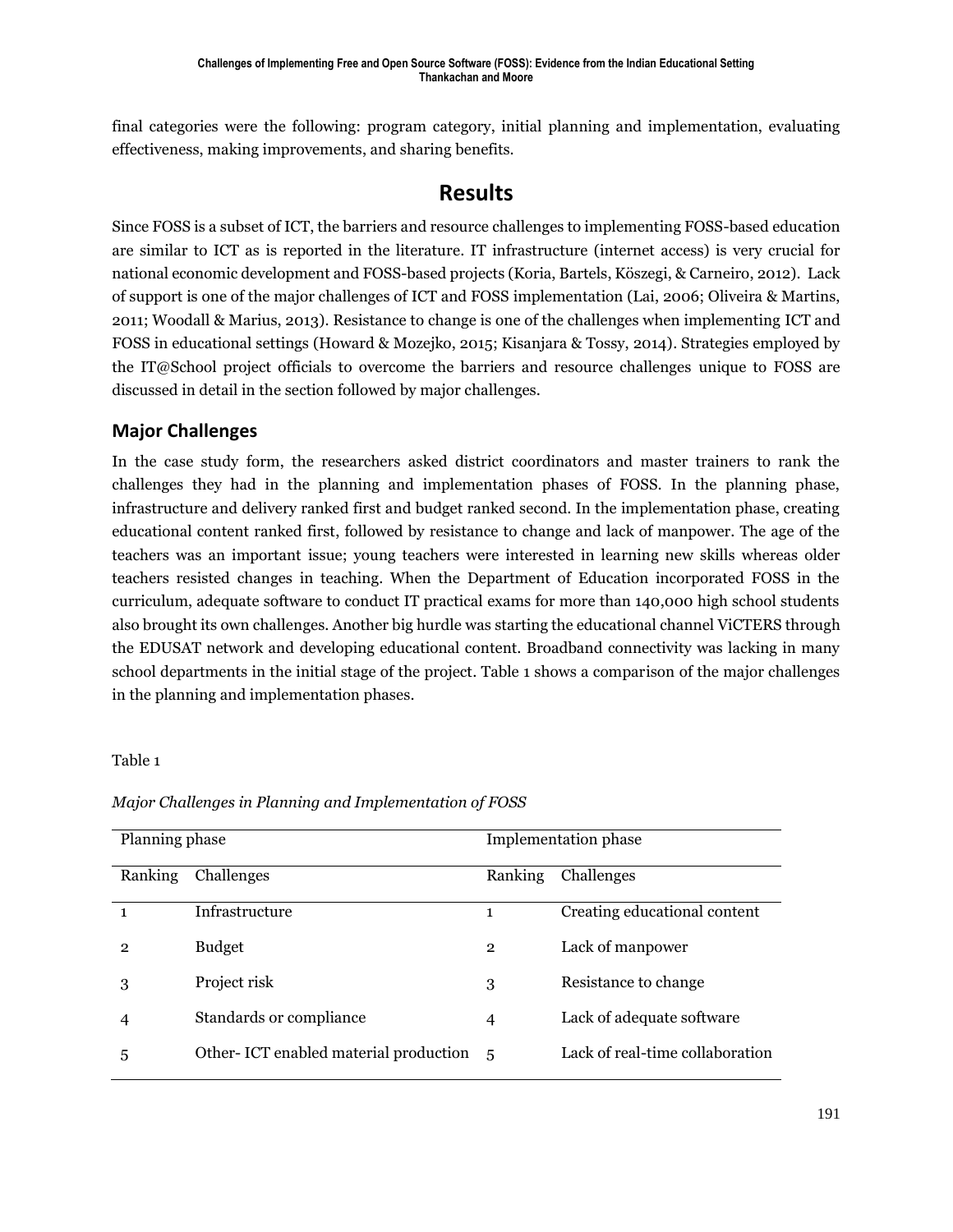## **Strategies Used to Overcome Challenges to Implement FOSS**

In the case study form, the researchers asked the open-ended question, "How did you overcome the challenges in the planning and implementation phases?" A common theme from all the answers was *teamwork* because it reduced the project risk. In the planning phase, a timeline for task management was created for each of the activities. In addition, ideas and responsibilities were shared among the group members from time to time. The following sections discuss in depth the strategies used to overcome challenges.

### **Lack of Infrastructure and Budget**

Schools in Kerala lack classrooms with electricity, computer labs, and telecommunication facilities. Grants from state and federal agencies helped to overcome the lack of infrastructure. As project partners, the government of India and the state government provide funds for infrastructure. The Indian Space Research Organization (ISRO) supplies technology for satellite-based education and the government-owned telephone company provides broadband connection to the schools.

### **Creating Educational Content**

Teachers record their subject-related content at school level and present to students through LCD projectors, CDs, and ViCTERS. For example, lectures of good math teachers are video -recorded and shared with other teachers and students in the state. In order to produce localized content, IT@School distributes a semi-professional Panasonic Handicam or video camera to each school district. The project conducts workshops on creating educational content (lecture videos, etc.) for school teachers. Some film makers volunteer to help with the educational department initiative to create local content. All the educational content developed by the project and telecasted through ViCTERS channel is bilingual (English and Malayalam). The teachers from the Malayalam medium of instruction record the content for subjects in Malayalam. Instructors of the English medium record the content in English.

#### **Lack of Manpower**

Temporary manpower was created by selecting coordinators from each school. These coordinators became school student IT coordinators and teacher IT coordinators. These coordinators served as the immediate IT support for teachers and students. Student IT coordinators teacher IT coordinators were given periodic workshops and trainings from the IT@School. The following text is an extract from a respondent:

Lack of manpower is solved by recruiting trainers on a work arrangement basis and developing one teacher from each school as leader of all the activities of that school. By all these types of methods naturally the resistance became less and feeble.

In addition, the project received resource personnel from the Free Software Foundation of India. To train high school teachers and reduce their reluctance, the project established resource centers in Kochi, and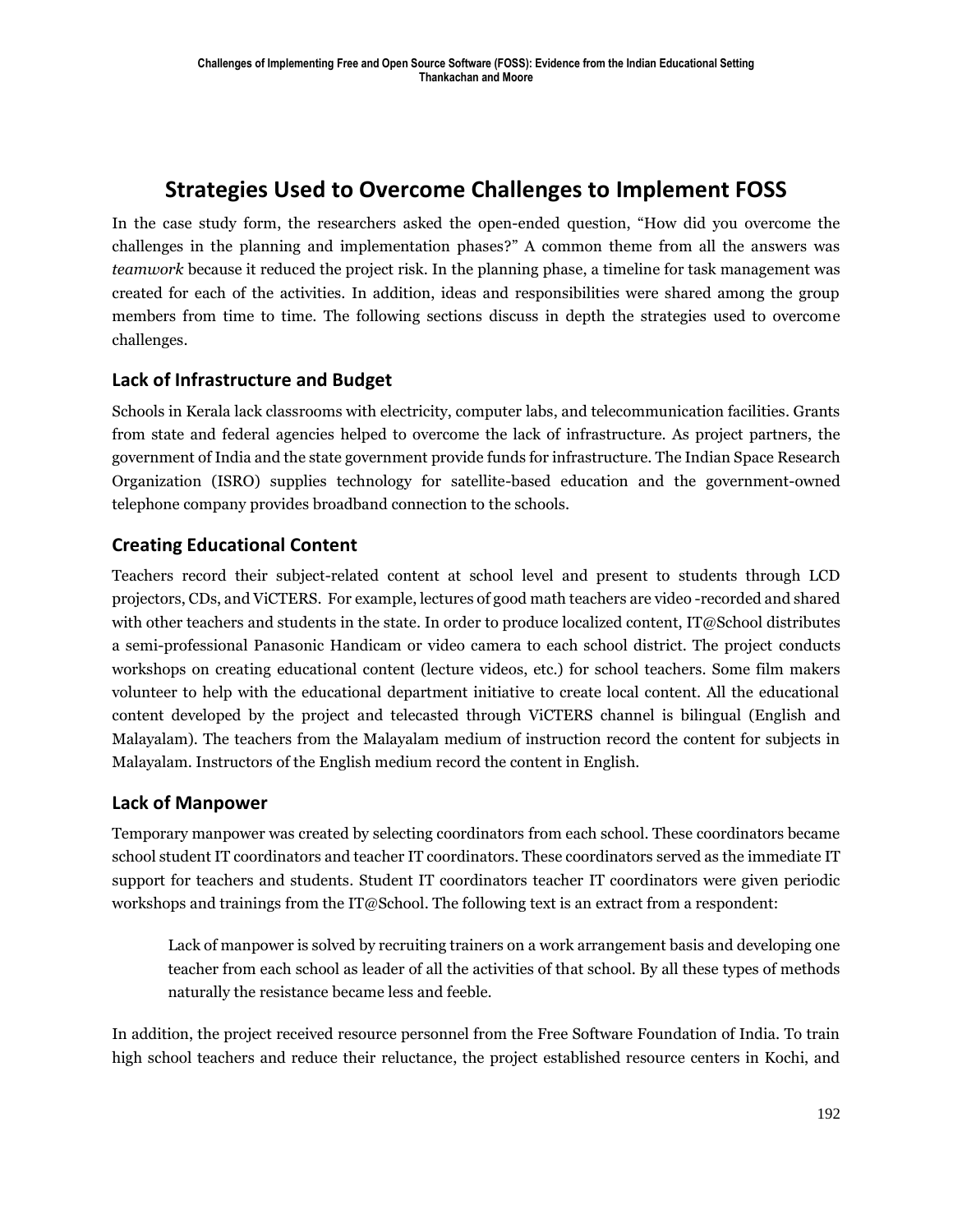EDUSAT training centers in each district. In the first phase, 40,000 teachers were trained over 90 hours on Linux-based operating systems.

### **Lack of Adequate Software**

The project developed a free operating system based on the Linux version Ubuntu called IT@School GNU Linux. Now it has three updated versions, the latest being IT@School GNU Linux version 3. This free platform helped to create a single curriculum. The IT@School GNU Linux version 3 platform was created through funding from the Kerala IT@mission. The Society for Promotion of Alternative Computing and Employment (SPACE) was a solution to this problem. SPACE decided to offer support to IT@School and established a resource center for conducting teacher training with technical assistance.

### **Lack of Real-Time Collaboration**

The lack of real-time collaboration was due to poor connectivity. The connectivity issue was solved in three ways. Firstly, the government-managed telephone company BSNL agreed to provide broadband connectivity to all government schools with an annual rate per connection of Rs 5,000 (\$100). Now 20% of the schools have wireless connections. Secondly, as part of the national e-governance plan (NeGP), the government of Kerala has a network called Kerala State Wide Area Network (KSWAN). IT@School uses this connectivity at a centralized level for the automation process. Finally, the EDUSAT satellite provides broadband network to all schools through interactive IP-based technology. To facilitate this channel, the state has 95 Satellite Interactive Terminals (SIT) and 300 Receive Only Terminals (ROT). These channels reach households through local channels. These channels are used for video conferencing, tele-training, and distance education.

### **Essential Conditions Necessary for Success of a Project**

Participants were asked to respond to this statement: "From the following list, identify the essential conditions necessary for success of your project." Leadership and support system ranked first and infrastructure ranked second.

#### **Project-Supported Effective Teaching Approaches**

According to master trainers and district IT coordinators, empowering students was the most important teaching approach, followed by fostering learners' interactions. Flexibility ranked third and enhancing traditional material ranked fourth. Figure 1 shows the pie chart of effective teaching approaches.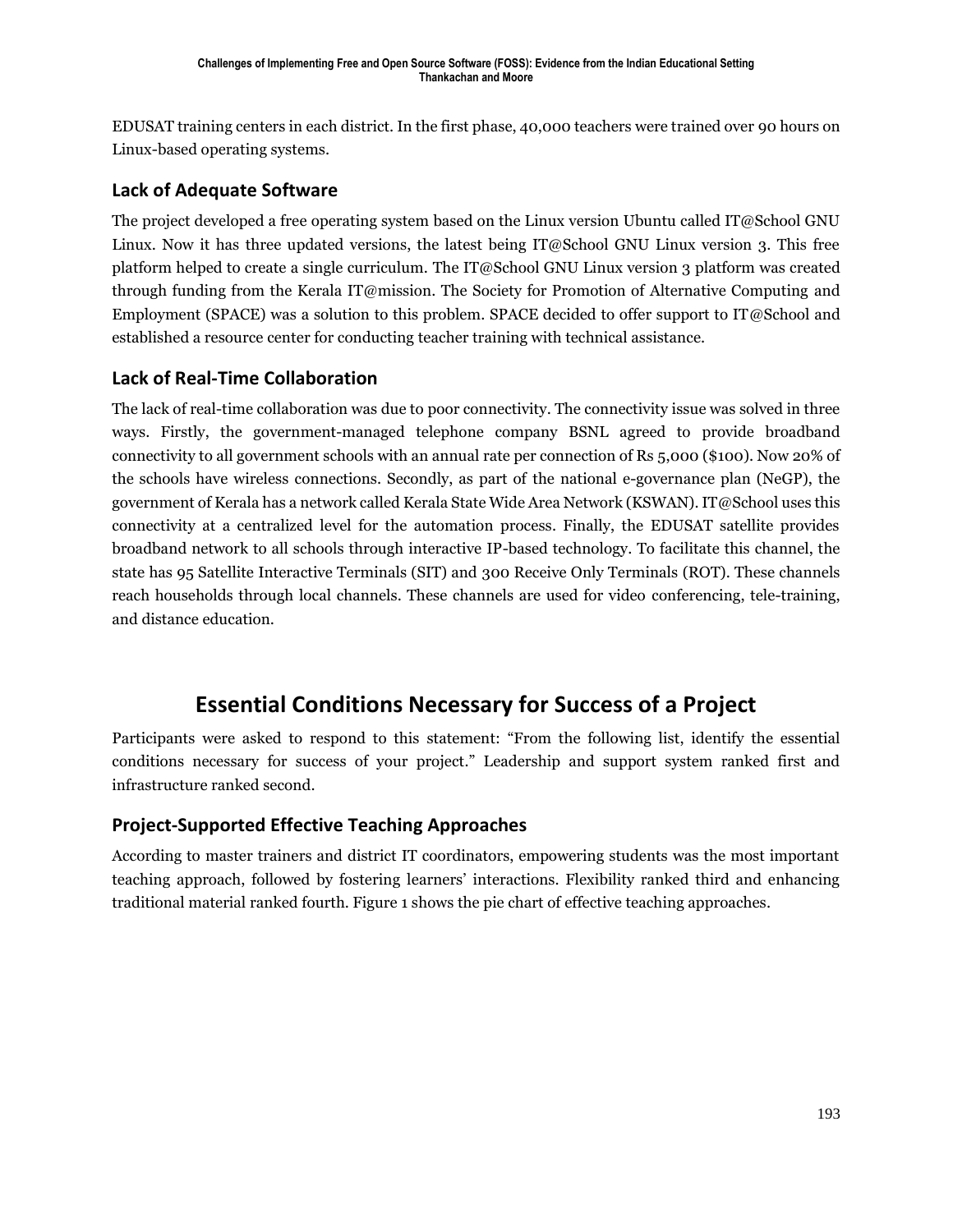**Challenges of Implementing Free and Open Source Software (FOSS): Evidence from the Indian Educational Setting Thankachan and Moore**



*Figure 1.* Effective teaching approaches.

#### **Future Plans and Sustainability**

As part of future plans and sustainability, the researchers asked the following question: "How would you change the way you implement this project in the future?" A theme that emerged from the answers was using ICT-enabled education as opposed to IT-based education. From 2001 to 2010, the focus of the project was on IT education. In IT education, students were merely learning different functions and parts of ICT. The ICT-enabled education aims to enhance teaching and learning with more interactive tools like wikis, blogs, podcasts, and subject-based software applications. Presently, mathematics is the major content area addressed by the IT@School project. Future plans involve using more free software applications in other subjects and learner-centered learning activities. The following text is an extract from a respondent's opinion: "We plan to check out the limitations and opportunities in each school in implementing ICT education and take steps accordingly to provide good learning experience to students as well as to update teachers." Creating a research wing in the content development area is part of the project's plan because the project does not have this yet. The project has a centralized purchasing mechanism for purchasing hardware. These systems are helping to keep similar hardware throughout the state.

The project can be sustained in the future because of its adaptability to embrace new technologies. In addition, the teachers are receiving refresher courses. IT content and other subjects are periodically modified in accordance to the curriculum to incorporate IT-enabled learning in teaching and learning. With expertise in the e-governance and IT training fields, the project plans to conduct certified courses in IT and is considering asking consultation fees for expertise and resource sharing. The project has already started to implement ICT-enabled education in the primary and higher secondary level. The project has made a Memorandum of Understanding (MOU) with Intel to adopt the program called *Teach to the Future* for teacher training. This would create another 350 training centers in the state.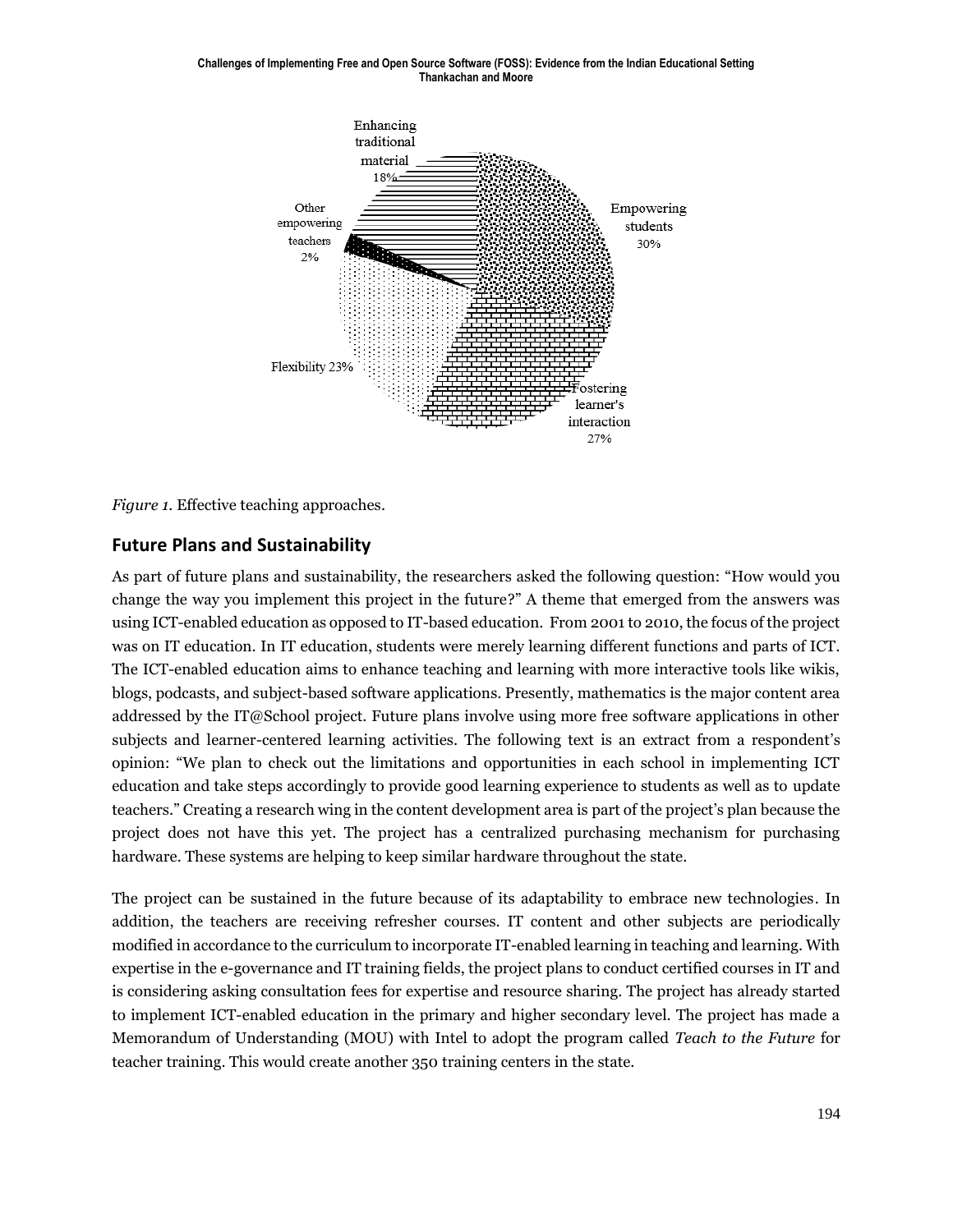#### **Students' Outcomes from the Project**

District IT coordinators and master trainers stated that there is remarkable change in the classroom. Students are becoming aware of the free software and learning basic skills about using the Internet and maintaining hardware. The following text is an extract from a respondent's feedback response:

IT@School is imparting special training to a group of students from each school as student IT coordinators meet objectives of ICT (Information and Communication Technology) functioning in schools. These students are updating school-wiki, looking after lab maintenance, and assisting teachers and other students, thus cultivating IT leaders in the student population.

The Information Technology (IT) practical exam and state IT competitions measure students' knowledge and skills. In the IT practical examination, 4.5 million students are evaluated every year through a free software platform. The State Council of Educational Research and Training (SCRET) set up guidelines to evaluate the 10th grade IT practical examination. The practical examination is conducted by using software called "soft exam." The yearly IT competition provides an opportunity for teachers and students to show their expertise in digital painting, multimedia presentation, programming, creating IT projects, and an IT quiz.

### **Conclusion**

This study identified major barriers to FOSS adoption in Indian educational settings and the strategies to overcome those barriers. Consistent with earlier studies (Brunvard, Luera, Marra, & Peet, 2010; Sarrab, Elbasir, & Elgamel, 2013; Sharma & Adkins, 2006; Woodall & Marius, 2013), the findings of this study confirm that the major challenges in adopting FOSS education are the lack of support systems and the need for localization of the project. Lack of support staff trained in the FOSS is one of the major challenges to adopting FOSS in India. The proprietary software applications have support readily available due to wide adoption. In addition, the employees who trained in the Unix application find it difficult to support the Linux-based application. However, in recent years, universities are incorporating FOSS-based syllabi in their engineering curriculum to train students to work with FOSS applications. Organizations are also moving into FOSS platforms that will help the industry to mature and will generate more income and eventually more efficient support systems. Localization is another major challenge in the development of FOSS projects. However, different organizations, both government, and private companies (e.g., BharateeyaOO, IndLinux, AnkurBangla, JanaBhaaratii) are in the process of creating the FOSS applications in the local languages.

Pirated software and Indian work culture is another major challenge for FOSS adoption. Pirated software is available at a lower cost compared to the original proprietary software. In India, 70% of the software is pirated (Sharma & Adkins, 2006), which leads to little growth in the local software development market. However, India's commitment to the World Trade Organization to protect intellectual property rights is slowly changing the situation. The rigid hierarchical form of work culture is challenging the key idea of FOSS projects: collaboration. Collaboration is less valued in Indian work culture and the focus is on doing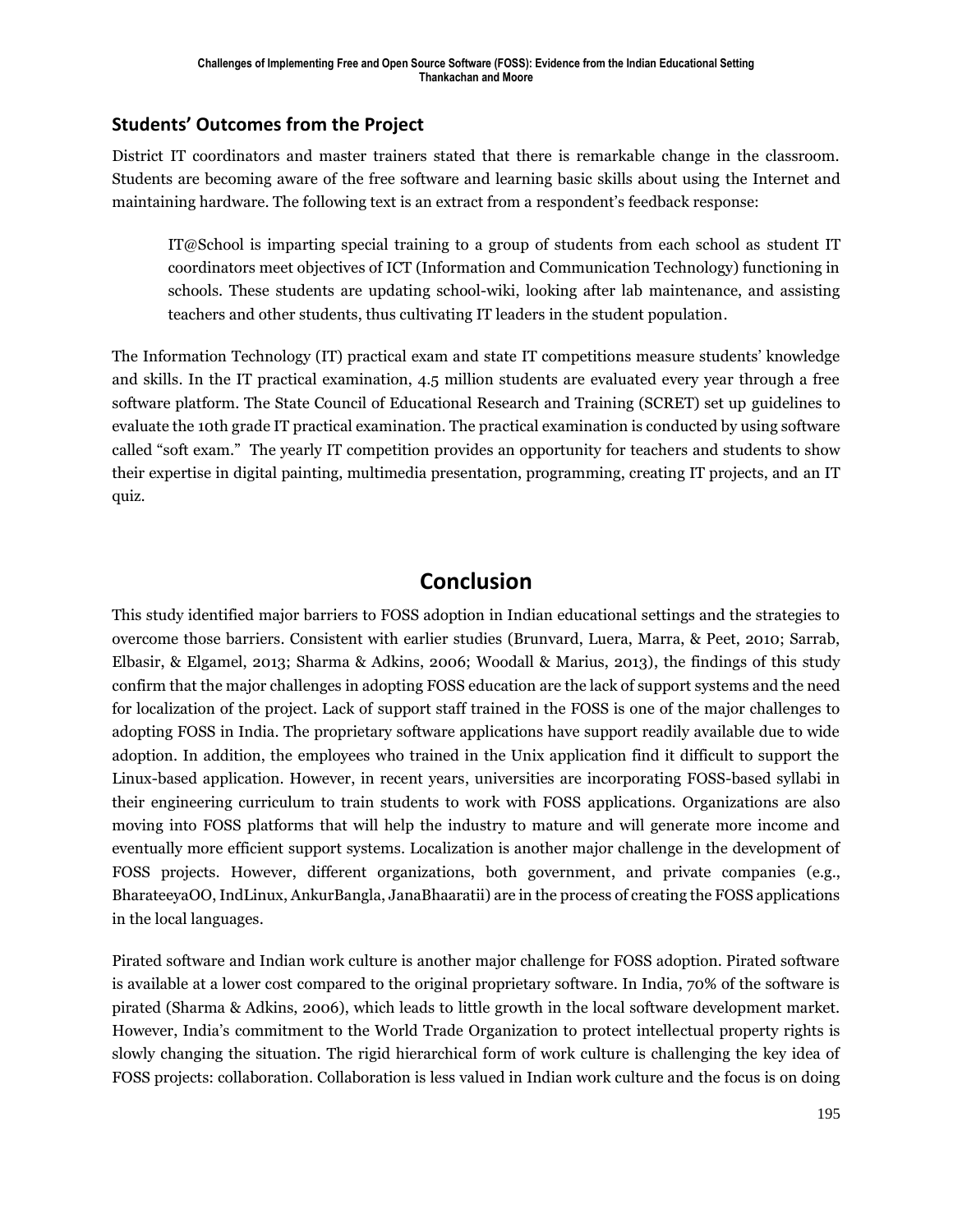the assigned duty in an organizational structure. Due to the establishment of Western-based companies in India, the work culture is changing, giving more importance to innovation.

In the implementation phase, creating educational content and lack of resource personnel were the first and second biggest challenges. Seeking help from non-governmental organizations and building partnerships with private firms helped the IT@School project to overcome lack of man power. These strategies could be used in other states in India and developing countries that are in the path of FOSS-based education and improve educational practices. The findings of this study can be added to the existing literature of ICT-based education with special focus on the FOSS-based technologies in a developing country's context. The scope of the study is limited to the schools under the Kerala Department of General Education but may be useful to generalize about other states of India. Future research might target teachers, administrators, and policy makers from different states in India; that will help establish the ability to generalize this study to other contexts.

### References

- Ajila, S., & Wu, D. (2007). Empirical study of the effects of open source adoption on software development economics. *The Journal of Systems & Software*, *80*(9), 1517–1529.
- AlMarzouq, M., Zheng, L., Rong, G., & Grover, V. (2005). Open source: Concepts, benefits, and challenges. *Communications of the Association for Information Systems*, *16*(1), 37.
- Anderson, R. E., & Dexter, S. (2005). School technology leadership: An empirical investigation of prevalence and effect. *Educational Administration Quarterly*, *41*(1), 49–82. https://doi.org/10.1177/0013161X04269517
- Brunvard, S., Luera, G. R., Marra, T., & Peet, M. (2010). Implementing an open source eportfolio in higher education: Lessons learned along the way. In B. Ozkan Czerkawski (Ed.), *Free and open source software for e-learning: issues, successes, and challenges*. Hershey PA: Information Science Reference. Retrieved from<http://site.ebrary.com/id/10428672>
- Center for Development of Advanced Computing [C-DAC]. (2015a). BOSS GNU/LInux. Retrieved from [http://www.cdac.in/index.aspx?id=st\\_pr\\_Boss\\_gnu\\_linux](http://www.cdac.in/index.aspx?id=st_pr_Boss_gnu_linux)
- Center for Development of Advanced Computing [C-DAC]. (2015b). C-DAC Free/Open Source Software. Retrieved from [http://cdac.in/index.aspx?id=st\\_oss\\_free\\_open\\_source\\_software](http://cdac.in/index.aspx?id=st_oss_free_open_source_software)
- Center for Development of Advanced Computing [C-DAC]. (2015c). eBasta. Retrieved from <https://www.ebasta.in/content/about-ebasta>
- Department of Electronics and Information Technology [DEIT]. (2015). Free and open source software. Retrieved from<http://deity.gov.in/content/free-and-open-source-software>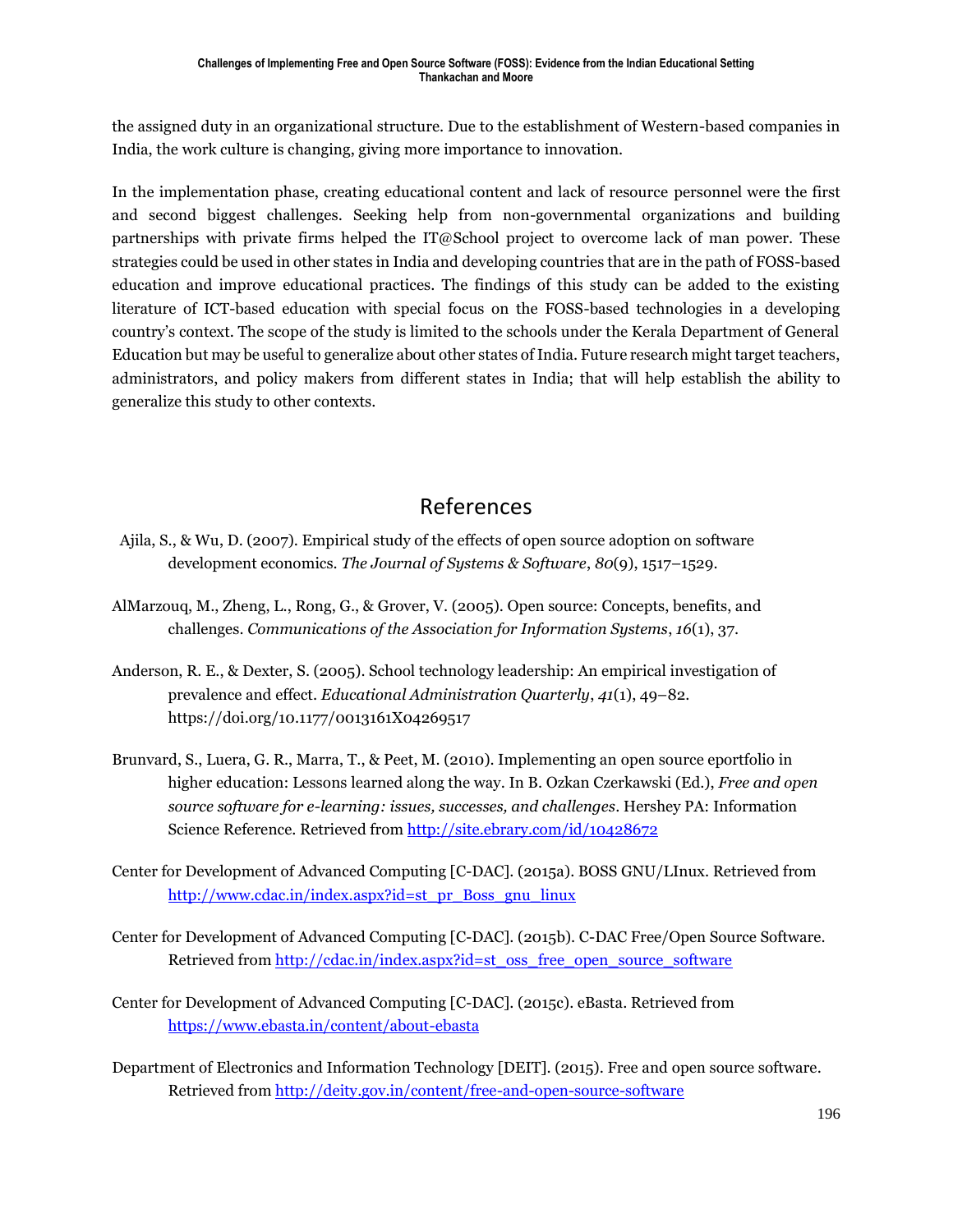- e-Kalpa. (2016). Sakshat. Retrieved from [http://www.sakshat.ac.in/Document/All\\_projects/23.html](http://www.sakshat.ac.in/Document/All_projects/23.html)
- Feller, J., Fitzgerald, B., Hissam, S. A., & Lakhani, K. (Eds.). (2007). *Perspectives on free and open source software*. Cambridge, Mass.: The MIT Press.
- Free and Open Software in Education [FOSSEE]. (2009). Free and open software in education. Retrieved from<http://fossee.in/about-us>
- Free Software Foundation [FSF]. (2015). About. Retrieved fro[m http://www.fsf.org/about/](http://www.fsf.org/about/)
- General Education Department. (2014). School statitics. Retrieved from [http://education.kerala.gov.in/index.php?option=com\\_content&view=article&id=460&Itemid=1](http://education.kerala.gov.in/index.php?option=com_content&view=article&id=460&Itemid=143) [43](http://education.kerala.gov.in/index.php?option=com_content&view=article&id=460&Itemid=143)
- Ghosh, R. A. (2007). Understanding free software developers. In J. Feller, B. Fitzgerald, S. A. Hissam, & K. Lakhani (Eds.), *Perspectives on free and open source software*. Cambridge, Mass.: The MIT Press.
- Gonzalez-Barahona, J. M., & Robles, G. (2006). Libre software in Europe. In C. DiBona, D. Cooper, & M. Stone (Eds.), *Open sources 2.0 : The continuing evolution*. Beijing: O'Reilly.
- Government of Kerala. (2016). At a glance Government of Kerala, India. Retrieved from <https://kerala.gov.in/web/guest/at-a-glance>
- Hoe, N. S. (2006). *Breaking barriers: The potential of free and open source software for sustainable human development - A compilation of case studies from across the world*. Bangkok: NUDP-APDIP, Elsevier. Retrieved from http://www.unapcict.org/ecohub/resources/breaking-barriers
- Howard, S. K., & Mozejko, A. (2015). Teachers: technology, change and resistance. *Teaching and Digital Technologies: Big Issues and Critical Questions*, 307.
- Information and Library Network [INFLIBNET]. (2016). e-Pg Pathshala. Retrieved from <http://epgp.inflibnet.ac.in/>
- IT@School. (2014). IT@school Project. Retrieved from [http://education.kerala.gov.in/index.php?option=com\\_content&view=article&id=51&Itemid=59](http://education.kerala.gov.in/index.php?option=com_content&view=article&id=51&Itemid=59)
- Kisanjara, S., & Tossy, T. (2014). Investigating factors influencing the adoption and use of free and open source software (FOSS) in Tanzanian higher learning institutions: Towards an individualtechnology-organizational-environmental (ITOE) framework. *International Journal of Research in Business and Technology*, *5*(2), 645–653. doi: https://doi.org/10.17722/ijrbt.v5i2.345
- Knowledge Base. (2013). What are shareware, freeware, and public domain programs? Retrieved from https://kb.iu.edu/d/afdk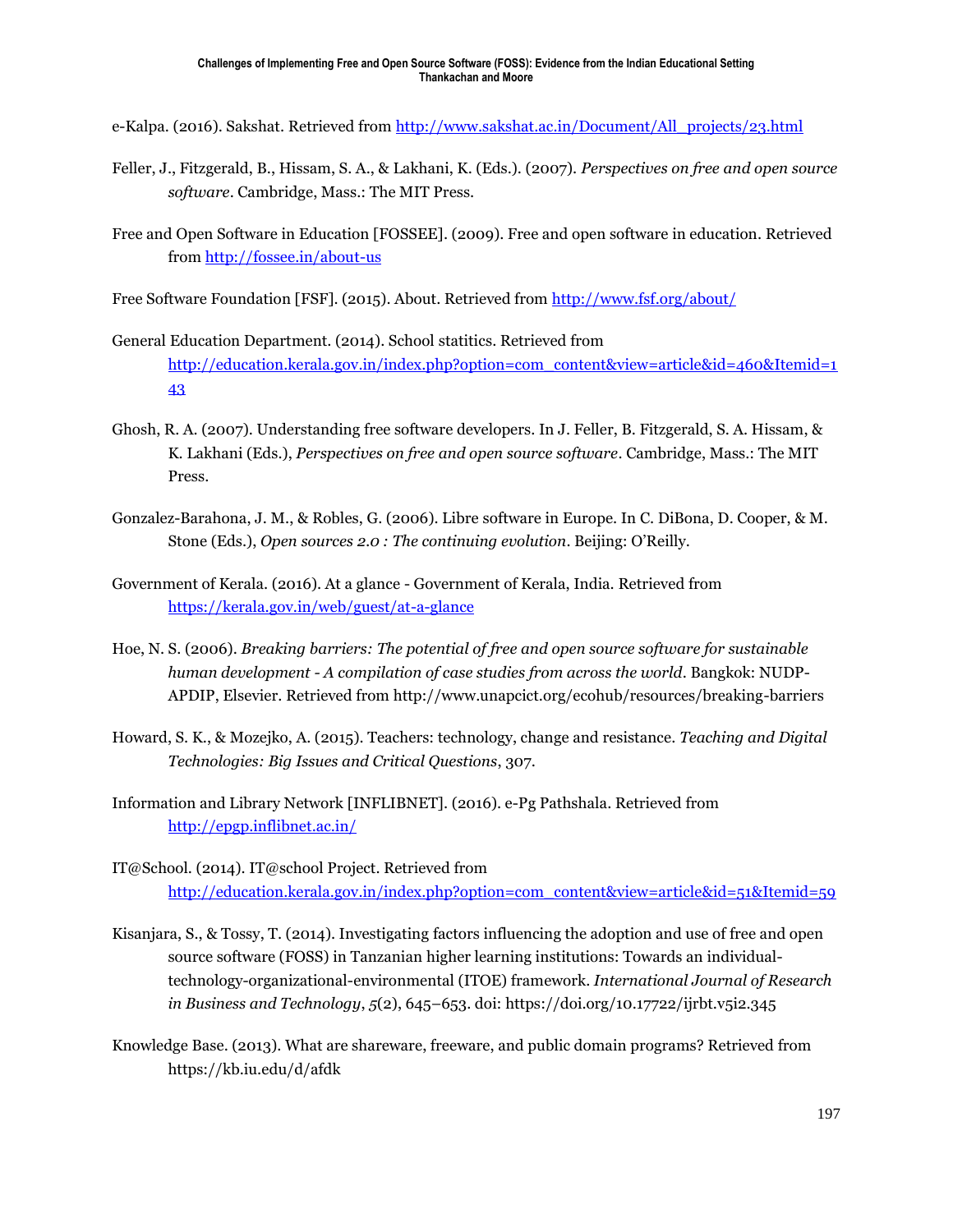- Koria, R., Bartels, F. L., Köszegi, S., & Carneiro, S. (2012). Free open source software (FOSS) and survey methodologies: The case of the Ghana national system of innovation survey. In *IST-Africa 2012 Conference Proceedings, Dar es Salaam* (pp. 9–11). Retrieved from [http://www.innov-8.net/wp](http://www.innov-8.net/wp-content/uploads/2014/07/6-Free-Open-Source-Software-FOSS-and-Survey-Methodologies.pdf)[content/uploads/2014/07/6-Free-Open-Source-Software-FOSS-and-Survey-Methodologies.pdf](http://www.innov-8.net/wp-content/uploads/2014/07/6-Free-Open-Source-Software-FOSS-and-Survey-Methodologies.pdf)
- Lai, E. (2006). Lack of support slowing spread of open-source applications. Retrieved from [http://www.computerworld.com/article/2561504/open-source-tools/lack-of-support-slowing](http://www.computerworld.com/article/2561504/open-source-tools/lack-of-support-slowing-spread-of-open-source-applications.html)[spread-of-open-source-applications.html](http://www.computerworld.com/article/2561504/open-source-tools/lack-of-support-slowing-spread-of-open-source-applications.html)
- Maxwell, J. A., & Miller, B. A. (2008). Categorizing and connecting strategies in qualitative data analysis. In S. N. Hesse-Biber & P. Leavy (Eds.), *Handbook of emergent methods* (pp. 461–477). New York: Guilford Press. Retrieved from [http://books.google.com/books?hl=en&lr=&id=vbyxBkkjFeYC&oi=fnd&pg=PA461&dq=categori](http://books.google.com/books?hl=en&lr=&id=vbyxBkkjFeYC&oi=fnd&pg=PA461&dq=categorizing+and+connecting+strategies+in+qualitative+data+analysis&ots=cN2kXMFigf&sig=ah4u7z_4228NnUioGzHHN8vfSes) [zing+and+connecting+strategies+in+qualitative+data+analysis&ots=cN2kXMFigf&sig=ah4u7z\\_](http://books.google.com/books?hl=en&lr=&id=vbyxBkkjFeYC&oi=fnd&pg=PA461&dq=categorizing+and+connecting+strategies+in+qualitative+data+analysis&ots=cN2kXMFigf&sig=ah4u7z_4228NnUioGzHHN8vfSes) [4228NnUioGzHHN8vfSes](http://books.google.com/books?hl=en&lr=&id=vbyxBkkjFeYC&oi=fnd&pg=PA461&dq=categorizing+and+connecting+strategies+in+qualitative+data+analysis&ots=cN2kXMFigf&sig=ah4u7z_4228NnUioGzHHN8vfSes)
- Ministry of Human Resources Development [MHRD]. (2016). Rashtriya Madhyamik Shiksha Abhiyan [RMSA]. Retrieved from http://mhrd.gov.in/rmsa
- National Resource Centre for FOSS [NRCFOSS]. (2013). FOSS in Academics. Retrieved from http://www.nrcfoss.org.in/
- Oliveira, T., & Martins, M. F. (2011). Literature review of information technology adoption models at firm level. *The Electronic Journal Information Systems Evaluation*, *14*(1), 110–121.
- OSCAR. (2010). Open Source Courseware Animations Repository. Retrieved August 19, 2016, from <http://oscar.iitb.ac.in/oscarHome.do;jsessionid=5ADB0B03C1294CFA497374C28BF9E1E8>
- Pelavin Research Institute. (1997). *Investing in school technology : Strategies to meet the funding challenge*. Washington, D.C.: U.S. Dept. of Education, Office of Educational Technology.
- Rogers, E. M. (2003). *Diffusion of innovations.* New York: Free.
- Sadath, K. A. (2012). It@school project: The kerala model of ICT education. In *Mathrubhumi yearbook plus english 2012* (1st ed., pp. 496–506). Kerala: Mathrubhumi.
- Sarrab, M., Elbasir, M., & Elgamel, L. (2013). The technical, non-technical issues and the challenges of migration to free and open source software. *International Journal of Computer Science Issues*, *10*(2).
- Scheuermann, F., & Pedró, F. (Eds.). (2010). *Assessing the effects of ICT in education indicators, criteria and benchmarks for international comparisons*. Ispra (VA): Joint Research Centre- European Commission. Retrieved from <http://libproxy.cbu.ca:2048/login?url=http://dx.doi.org/10.1787/9789264079786-en>